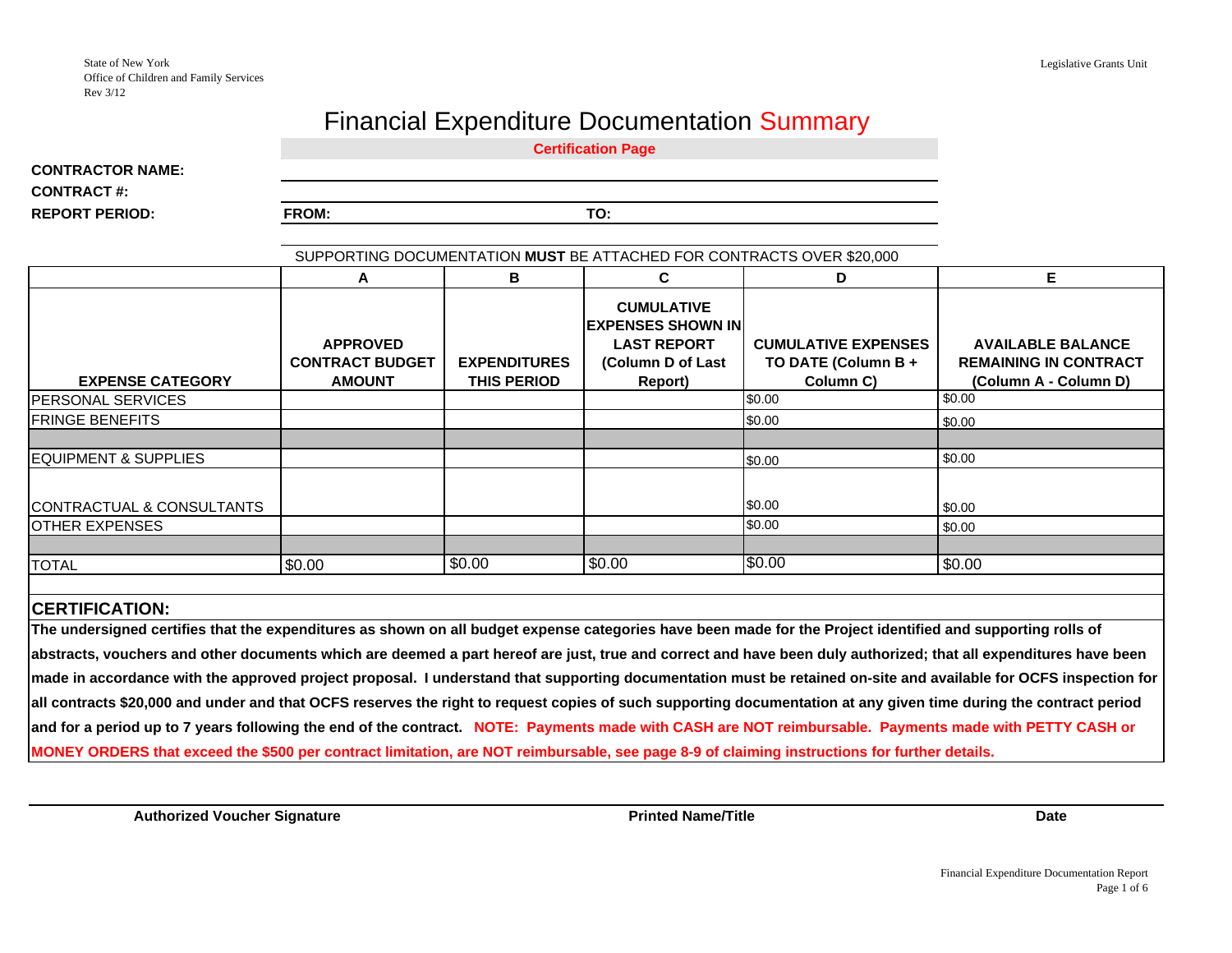#### Legislative Grants Unit

# Financial Expenditure Documentation Report

**BUDGET CATEGORY: PERSONNEL**

**REPORT PERIOD: FROM: TO:CONTRACTOR NAME:CONTRACT #:**

### SUPPORTING DOCUMENTATION **MUST** BE ATTACHED FOR CONTRACTS OVER \$20,000

TRANSACTION TYPE: For payments made with Debit or Credit Card, enter DC for Debit or CC for Credit, for payments made with check, enter CK and the check number

|                    |                 |              |                       |                     |                    | <b>GROSS</b>    | <b>AMOUNT</b>      |
|--------------------|-----------------|--------------|-----------------------|---------------------|--------------------|-----------------|--------------------|
| <b>TRANSACTION</b> | <b>CK/DC/CC</b> | <b>PAYEE</b> | <b>SERVICE PERIOD</b> |                     | <b>ITEM</b>        | <b>AMOUNT</b>   | <b>CHARGEABLE</b>  |
| <b>TYPE</b>        | <b>DATE</b>     |              |                       | <b>INVOICE DATE</b> | <b>DESCRIPTION</b> | <b>OF CHECK</b> | <b>TO CONTRACT</b> |
|                    |                 |              | <b>FROM</b>           | TO                  |                    |                 |                    |
|                    |                 |              |                       |                     |                    |                 |                    |
|                    |                 |              |                       |                     |                    |                 |                    |
|                    |                 |              |                       |                     |                    |                 |                    |
|                    |                 |              |                       |                     |                    |                 |                    |
|                    |                 |              |                       |                     |                    |                 |                    |
|                    |                 |              |                       |                     |                    |                 |                    |
|                    |                 |              |                       |                     |                    |                 |                    |
|                    |                 |              |                       |                     |                    |                 |                    |
|                    |                 |              |                       |                     |                    |                 |                    |
|                    |                 |              |                       |                     |                    |                 |                    |
|                    |                 |              |                       |                     |                    |                 |                    |
|                    |                 |              |                       |                     |                    |                 |                    |
|                    |                 |              |                       |                     |                    |                 |                    |
|                    |                 |              |                       |                     |                    |                 | \$0.00             |
|                    |                 |              |                       |                     | <b>TOTALS</b>      | \$0.00          |                    |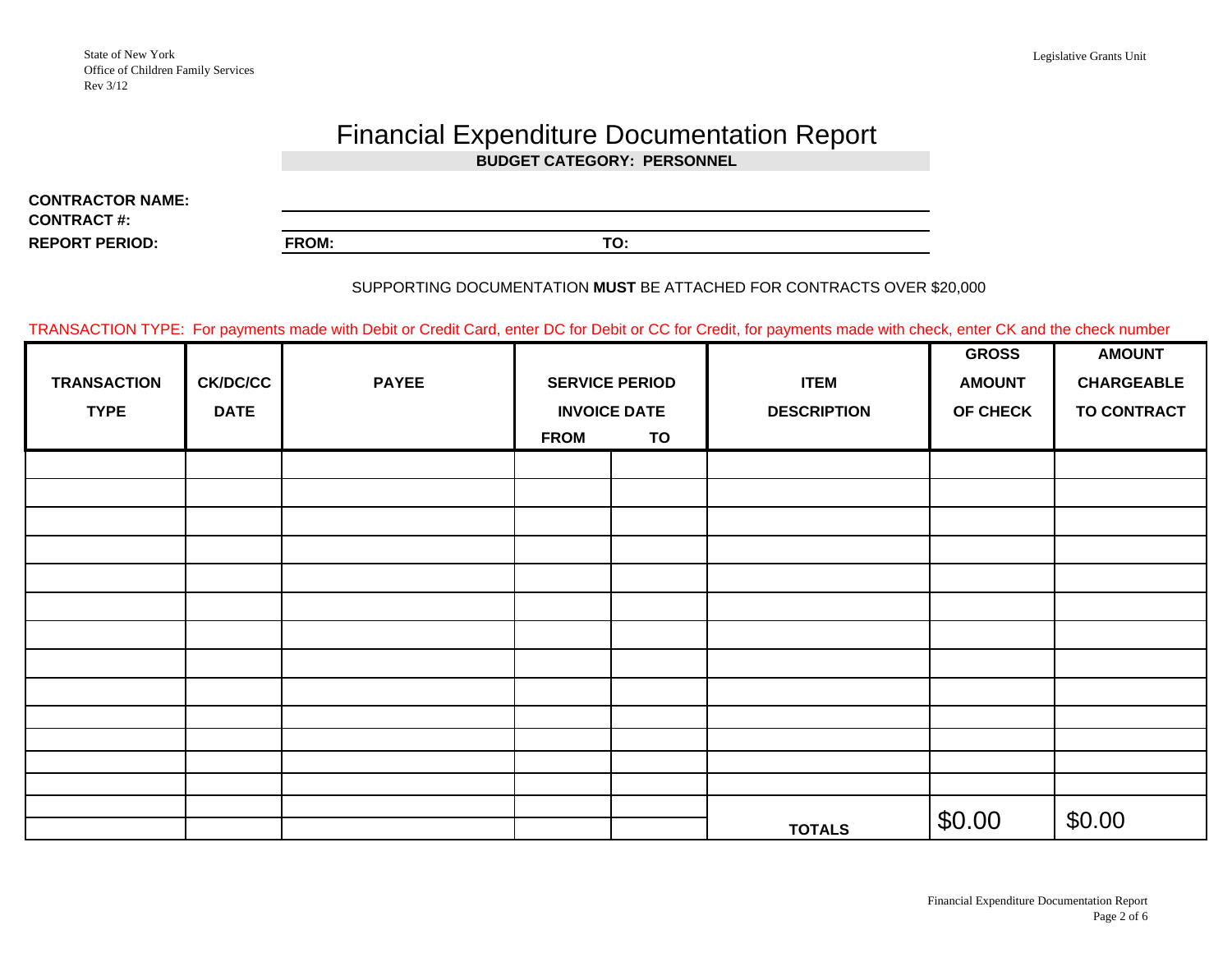State of New York Legislative Grants Unit Office of Children Family Services Rev 3/12

### Financial Expenditure Documentation Report

**BUDGET CATEGORY: FRINGE BENEFITS & PAYROLL TAXES** 

| <b>CONTRACTOR NAME:</b> |       |     |
|-------------------------|-------|-----|
| <b>CONTRACT #:</b>      |       |     |
| <b>REPORT PERIOD:</b>   | FROM: | TO: |

#### SUPPORTING DOCUMENTATION **MUST** BE ATTACHED FOR CONTRACTS OVER \$20,000

TRANSACTION TYPE: For payments made with Debit or Credit Card, enter DC for Debit or CC for Credit, for payments made with check, enter CK and the check number

| <b>TRANSACTION</b><br><b>TYPE</b> | <b>CK/DC/CC</b><br><b>DATE</b> | <b>PAYEE</b> | <b>SERVICE PERIOD</b><br><b>INVOICE DATE</b><br><b>FROM</b><br>TO |  | <b>ITEM</b><br><b>DESCRIPTION</b> | <b>GROSS</b><br><b>AMOUNT</b><br>OF CHECK | <b>AMOUNT</b><br><b>CHARGEABLE</b><br><b>TO CONTRACT</b> |
|-----------------------------------|--------------------------------|--------------|-------------------------------------------------------------------|--|-----------------------------------|-------------------------------------------|----------------------------------------------------------|
|                                   |                                |              |                                                                   |  |                                   |                                           |                                                          |
|                                   |                                |              |                                                                   |  |                                   |                                           |                                                          |
|                                   |                                |              |                                                                   |  |                                   |                                           |                                                          |
|                                   |                                |              |                                                                   |  |                                   |                                           |                                                          |
|                                   |                                |              |                                                                   |  |                                   |                                           |                                                          |
|                                   |                                |              |                                                                   |  |                                   |                                           |                                                          |
|                                   |                                |              |                                                                   |  |                                   |                                           |                                                          |
|                                   |                                |              |                                                                   |  |                                   |                                           |                                                          |
|                                   |                                |              |                                                                   |  |                                   |                                           |                                                          |
|                                   |                                |              |                                                                   |  |                                   |                                           |                                                          |
|                                   |                                |              |                                                                   |  |                                   |                                           |                                                          |
|                                   |                                |              |                                                                   |  |                                   |                                           |                                                          |
|                                   |                                |              |                                                                   |  |                                   |                                           |                                                          |
|                                   |                                |              |                                                                   |  |                                   |                                           |                                                          |
|                                   |                                |              |                                                                   |  | <b>TOTALS</b>                     | \$0.00                                    | \$0.00                                                   |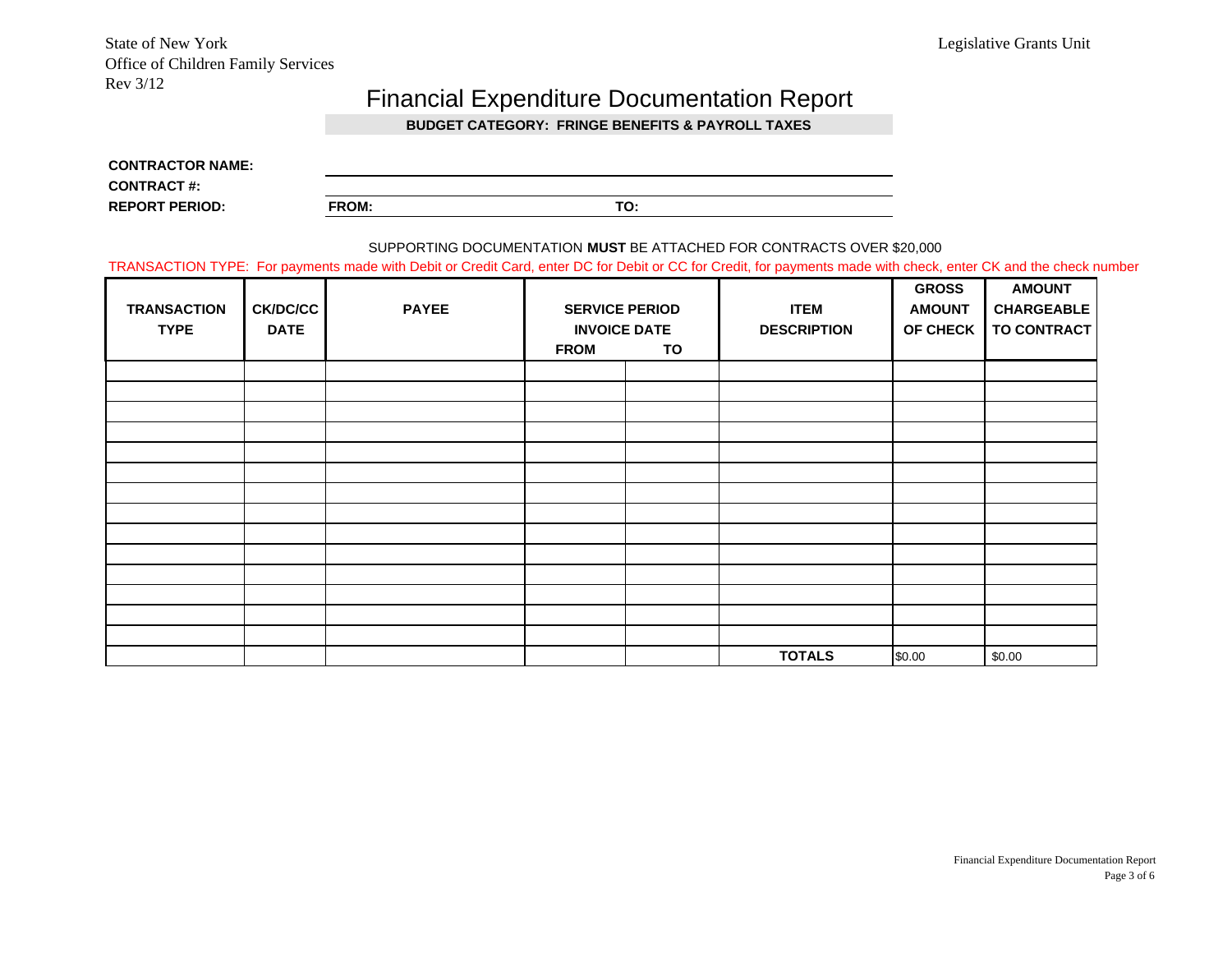## Financial Expenditure Documentation Report

**BUDGET CATEGORY: EQUIPMENT & SUPPLIES**

**CONTRACTOR NAME: CONTRACT #: REPORT PERIOD:**

**FROM: TO:**

SUPPORTING DOCUMENTATION **MUST** BE ATTACHED FOR CONTRACTS OVER \$20,000

TRANSACTION TYPE: For payments made with Debit or Credit Card, enter DC for Debit or CC for Credit, for payments made with a check, enter CK and the check number

| <b>TRANSACTION</b><br><b>TYPE</b> | CK/DC/CC<br><b>DATE</b> | <b>INVOICE</b><br><b>NUMBER</b> | <b>PAYEE</b> | <b>FROM</b> | <b>SERVICE PERIOD</b><br><b>INVOICE DATE</b><br>TO | <b>ITEM</b><br><b>DESCRIPTION</b> | <b>GROSS</b><br><b>AMOUNT</b><br>OF CHECK | <b>AMOUNT</b><br><b>CHARGEABLE</b><br><b>TO CONTRACT</b> |
|-----------------------------------|-------------------------|---------------------------------|--------------|-------------|----------------------------------------------------|-----------------------------------|-------------------------------------------|----------------------------------------------------------|
|                                   |                         |                                 |              |             |                                                    |                                   |                                           |                                                          |
|                                   |                         |                                 |              |             |                                                    |                                   |                                           |                                                          |
|                                   |                         |                                 |              |             |                                                    |                                   |                                           |                                                          |
|                                   |                         |                                 |              |             |                                                    |                                   |                                           |                                                          |
|                                   |                         |                                 |              |             |                                                    |                                   |                                           |                                                          |
|                                   |                         |                                 |              |             |                                                    |                                   |                                           |                                                          |
|                                   |                         |                                 |              |             |                                                    |                                   |                                           |                                                          |
|                                   |                         |                                 |              |             |                                                    |                                   |                                           |                                                          |
|                                   |                         |                                 |              |             |                                                    |                                   |                                           |                                                          |
|                                   |                         |                                 |              |             |                                                    |                                   |                                           |                                                          |
|                                   |                         |                                 |              |             |                                                    |                                   |                                           |                                                          |
|                                   |                         |                                 |              |             |                                                    |                                   |                                           |                                                          |
|                                   |                         |                                 |              |             |                                                    |                                   |                                           |                                                          |
|                                   |                         |                                 |              |             |                                                    |                                   |                                           | \$0.00                                                   |
|                                   |                         |                                 |              |             |                                                    | <b>TOTALS</b>                     | \$0.00                                    |                                                          |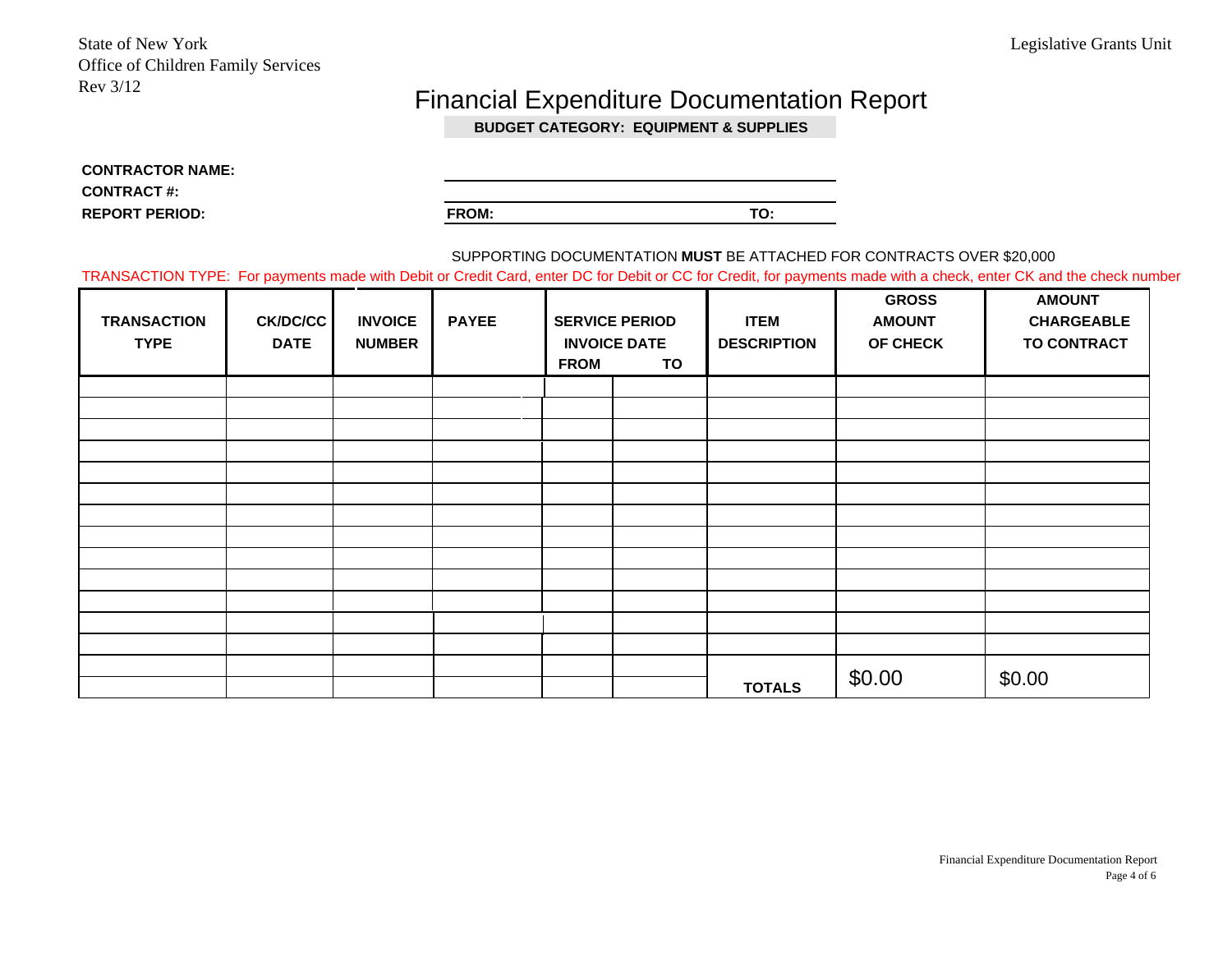### Financial Expenditure Documentation Report **BUDGET CATEGORY: CONTRACTUAL & CONSULTANTS**

**REPORT PERIOD:CONTRACTOR NAME:CONTRACT #:**

| AME |              |     |
|-----|--------------|-----|
|     |              |     |
|     | <b>FROM:</b> | - - |
|     |              |     |

#### SUPPORTING DOCUMENTATION **MUST** BE ATTACHED FOR CONTRACTS OVER \$20,000

TRANSACTION TYPE: For payments made with Debit or Credit Card, enter DC for Debit or CC for Credit, for payments made with check, enter CK and the check number

|                    |             |                |              |                       |                     |                    | <b>GROSS</b>  | <b>AMOUNT</b>      |
|--------------------|-------------|----------------|--------------|-----------------------|---------------------|--------------------|---------------|--------------------|
| <b>TRANSACTION</b> | CK/DC/CC    | <b>INVOICE</b> | <b>PAYEE</b> | <b>SERVICE PERIOD</b> |                     | <b>ITEM</b>        | <b>AMOUNT</b> | <b>CHARGEABLE</b>  |
| <b>TYPE</b>        | <b>DATE</b> | <b>NUMBER</b>  |              |                       | <b>INVOICE DATE</b> | <b>DESCRIPTION</b> | OF CHECK      | <b>TO CONTRACT</b> |
|                    |             |                |              | <b>FROM</b>           | TO                  |                    |               |                    |
|                    |             |                |              |                       |                     |                    |               |                    |
|                    |             |                |              |                       |                     |                    |               |                    |
|                    |             |                |              |                       |                     |                    |               |                    |
|                    |             |                |              |                       |                     |                    |               |                    |
|                    |             |                |              |                       |                     |                    |               |                    |
|                    |             |                |              |                       |                     |                    |               |                    |
|                    |             |                |              |                       |                     |                    |               |                    |
|                    |             |                |              |                       |                     |                    |               |                    |
|                    |             |                |              |                       |                     |                    |               |                    |
|                    |             |                |              |                       |                     |                    |               |                    |
|                    |             |                |              |                       |                     |                    |               |                    |
|                    |             |                |              |                       |                     |                    |               |                    |
|                    |             |                |              |                       |                     |                    |               |                    |
|                    |             |                |              |                       |                     |                    |               |                    |
|                    |             |                |              |                       |                     | <b>TOTALS</b>      | \$0.00        | \$0.00             |